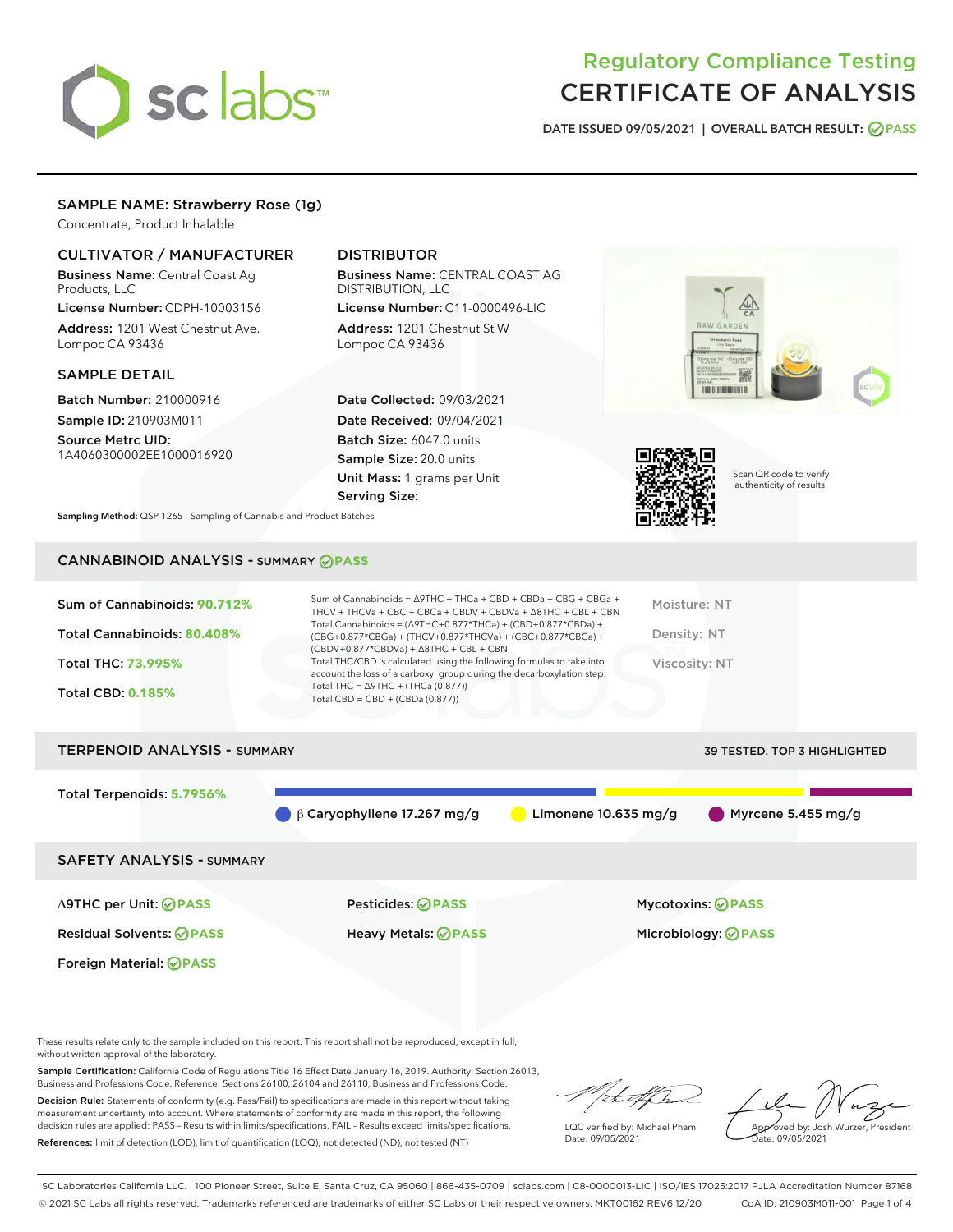



STRAWBERRY ROSE (1G) | DATE ISSUED 09/05/2021 | OVERALL BATCH RESULT: @ PASS

#### CANNABINOID TEST RESULTS - 09/04/2021 2 PASS

Tested by high-performance liquid chromatography with diode-array detection (HPLC-DAD). **Method:** QSP 1157 - Analysis of Cannabinoids by HPLC-DAD

#### TOTAL CANNABINOIDS: **80.408%**

Total Cannabinoids (Total THC) + (Total CBD) + (Total CBG) + (Total THCV) + (Total CBC) + (Total CBDV) + ∆8THC + CBL + CBN

TOTAL THC: **73.995%** Total THC (∆9THC+0.877\*THCa)

TOTAL CBD: **0.185%**

Total CBD (CBD+0.877\*CBDa)

TOTAL CBG: 4.76% Total CBG (CBG+0.877\*CBGa)

TOTAL THCV: 0.467% Total THCV (THCV+0.877\*THCVa)

TOTAL CBC: 1.001% Total CBC (CBC+0.877\*CBCa)

TOTAL CBDV: ND Total CBDV (CBDV+0.877\*CBDVa)

| <b>COMPOUND</b>            | LOD/LOQ<br>(mg/g) | <b>MEASUREMENT</b><br><b>UNCERTAINTY</b><br>(mg/g) | <b>RESULT</b><br>(mg/g) | <b>RESULT</b><br>(%) |
|----------------------------|-------------------|----------------------------------------------------|-------------------------|----------------------|
| <b>THCa</b>                | 0.05/0.14         | ±19.806                                            | 770.68                  | 77.068               |
| <b>A9THC</b>               | 0.06 / 0.26       | ±2.204                                             | 64.06                   | 6.406                |
| <b>CBGa</b>                | 0.1 / 0.2         | ±2.59                                              | 49.6                    | 4.96                 |
| <b>CBCa</b>                | 0.07 / 0.28       | ±0.491                                             | 10.05                   | 1.005                |
| <b>THCVa</b>               | 0.07/0.20         | ±0.254                                             | 5.33                    | 0.533                |
| <b>CBG</b>                 | 0.06/0.19         | ±0.161                                             | 4.09                    | 0.409                |
| <b>CBDa</b>                | 0.02/0.19         | ±0.062                                             | 2.11                    | 0.211                |
| <b>CBC</b>                 | 0.2 / 0.5         | ±0.04                                              | 1.2                     | 0.12                 |
| $\triangle$ 8THC           | 0.1 / 0.4         | N/A                                                | <b>ND</b>               | <b>ND</b>            |
| <b>THCV</b>                | 0.1 / 0.2         | N/A                                                | <b>ND</b>               | <b>ND</b>            |
| <b>CBD</b>                 | 0.07/0.29         | N/A                                                | <b>ND</b>               | <b>ND</b>            |
| <b>CBDV</b>                | 0.04/0.15         | N/A                                                | <b>ND</b>               | <b>ND</b>            |
| <b>CBDVa</b>               | 0.03/0.53         | N/A                                                | <b>ND</b>               | <b>ND</b>            |
| <b>CBL</b>                 | 0.06 / 0.24       | N/A                                                | <b>ND</b>               | <b>ND</b>            |
| <b>CBN</b>                 | 0.1/0.3           | N/A                                                | <b>ND</b>               | <b>ND</b>            |
| <b>SUM OF CANNABINOIDS</b> |                   |                                                    | 907.12 mg/g             | 90.712%              |

#### **UNIT MASS: 1 grams per Unit**

| ∆9THC per Unit                        | 1120 per-package limit     | 64.06 mg/unit<br><b>PASS</b> |
|---------------------------------------|----------------------------|------------------------------|
| <b>Total THC per Unit</b>             |                            | 739.95 mg/unit               |
| <b>CBD per Unit</b>                   |                            | <b>ND</b>                    |
| <b>Total CBD per Unit</b>             |                            | $1.85$ mg/unit               |
| Sum of Cannabinoids<br>per Unit       |                            | 907.12 mg/unit               |
| <b>Total Cannabinoids</b><br>per Unit |                            | 804.08 mg/unit               |
| <b>MOISTURE TEST RESULT</b>           | <b>DENSITY TEST RESULT</b> | <b>VISCOSITY TEST RESULT</b> |

Not Tested

Not Tested

Not Tested

TERPENOID TEST RESULTS - 09/05/2021

Terpene analysis utilizing gas chromatography-flame ionization detection (GC-FID). **Method:** QSP 1192 - Analysis of Terpenoids by GC-FID

| <b>COMPOUND</b>         | LOD/LOQ<br>(mg/g) | <b>MEASUREMENT</b><br><b>UNCERTAINTY</b><br>(mg/g) | <b>RESULT</b><br>(mg/g)                         | <b>RESULT</b><br>$(\%)$ |
|-------------------------|-------------------|----------------------------------------------------|-------------------------------------------------|-------------------------|
| $\upbeta$ Caryophyllene | 0.004 / 0.012     | ±0.6147                                            | 17.267                                          | 1.7267                  |
| Limonene                | 0.005 / 0.016     | ±0.1521                                            | 10.635                                          | 1.0635                  |
| <b>Myrcene</b>          | 0.008 / 0.025     | ±0.0704                                            | 5.455                                           | 0.5455                  |
| $\alpha$ Humulene       | 0.009/0.029       | ±0.1651                                            | 5.144                                           | 0.5144                  |
| Terpinolene             | 0.008 / 0.026     | ±0.0744                                            | 3.627                                           | 0.3627                  |
| Linalool                | 0.009 / 0.032     | ±0.1108                                            | 2.915                                           | 0.2915                  |
| $\alpha$ Bisabolol      | 0.008 / 0.026     | ±0.1112                                            | 2.082                                           | 0.2082                  |
| Ocimene                 | 0.011 / 0.038     | ±0.0516                                            | 1.609                                           | 0.1609                  |
| $\beta$ Pinene          | 0.004 / 0.014     | ±0.0172                                            | 1.493                                           | 0.1493                  |
| $\alpha$ Pinene         | 0.005 / 0.017     | ±0.0120                                            | 1.400                                           | 0.1400                  |
| Terpineol               | 0.016 / 0.055     | ±0.0814                                            | 1.325                                           | 0.1325                  |
| Fenchol                 | 0.010 / 0.034     | ±0.0459                                            | 1.185                                           | 0.1185                  |
| Valencene               | 0.009/0.030       | ±0.0742                                            | 1.077                                           | 0.1077                  |
| trans-β-Farnesene       | 0.008 / 0.025     | ±0.0224                                            | 0.632                                           | 0.0632                  |
| Caryophyllene<br>Oxide  | 0.010 / 0.033     | ±0.0261                                            | 0.567                                           | 0.0567                  |
| Nerolidol               | 0.009 / 0.028     | ±0.0229                                            | 0.364                                           | 0.0364                  |
| <b>Borneol</b>          | 0.005 / 0.016     | ±0.0125                                            | 0.297                                           | 0.0297                  |
| Fenchone                | 0.009 / 0.028     | ±0.0056                                            | 0.194                                           | 0.0194                  |
| Camphene                | 0.005 / 0.015     | ±0.0017                                            | 0.152                                           | 0.0152                  |
| Citronellol             | 0.003 / 0.010     | ±0.0059                                            | 0.120                                           | 0.0120                  |
| $\gamma$ Terpinene      | 0.006 / 0.018     | ±0.0012                                            | 0.072                                           | 0.0072                  |
| $\alpha$ Phellandrene   | 0.006 / 0.020     | ±0.0010                                            | 0.071                                           | 0.0071                  |
| $\alpha$ Terpinene      | 0.005 / 0.017     | ±0.0010                                            | 0.070                                           | 0.0070                  |
| Sabinene Hydrate        | 0.006 / 0.022     | ±0.0024                                            | 0.063                                           | 0.0063                  |
| 3 Carene                | 0.005 / 0.018     | ±0.0008                                            | 0.056                                           | 0.0056                  |
| Guaiol                  | 0.009 / 0.030     | ±0.0018                                            | 0.038                                           | 0.0038                  |
| Sabinene                | 0.004 / 0.014     | ±0.0002                                            | 0.016                                           | 0.0016                  |
| Nerol                   | 0.003 / 0.011     | ±0.0007                                            | 0.015                                           | 0.0015                  |
| Geraniol                | 0.002 / 0.007     | ±0.0007                                            | 0.015                                           | 0.0015                  |
| p-Cymene                | 0.005 / 0.016     | N/A                                                | <loq< th=""><th><loq< th=""></loq<></th></loq<> | <loq< th=""></loq<>     |
| <b>Geranyl Acetate</b>  | 0.004 / 0.014     | N/A                                                | 100                                             | <loq< th=""></loq<>     |
| Eucalyptol              | 0.006 / 0.018     | N/A                                                | ND                                              | ND                      |
| (-)-Isopulegol          | 0.005 / 0.016     | N/A                                                | ND                                              | <b>ND</b>               |
| Camphor                 | 0.006 / 0.019     | N/A                                                | ND                                              | <b>ND</b>               |
| Isoborneol              | 0.004 / 0.012     | N/A                                                | ND                                              | <b>ND</b>               |
| Menthol                 | 0.008 / 0.025     | N/A                                                | ND                                              | ND                      |
| R-(+)-Pulegone          | 0.003 / 0.011     | N/A                                                | ND                                              | ND                      |
| $\alpha$ Cedrene        | 0.005 / 0.016     | N/A                                                | ND                                              | <b>ND</b>               |
| Cedrol                  | 0.008 / 0.027     | N/A                                                | ND                                              | ND                      |
| <b>TOTAL TERPENOIDS</b> |                   |                                                    | 57.956 mg/g                                     | 5.7956%                 |

SC Laboratories California LLC. | 100 Pioneer Street, Suite E, Santa Cruz, CA 95060 | 866-435-0709 | sclabs.com | C8-0000013-LIC | ISO/IES 17025:2017 PJLA Accreditation Number 87168 © 2021 SC Labs all rights reserved. Trademarks referenced are trademarks of either SC Labs or their respective owners. MKT00162 REV6 12/20 CoA ID: 210903M011-001 Page 2 of 4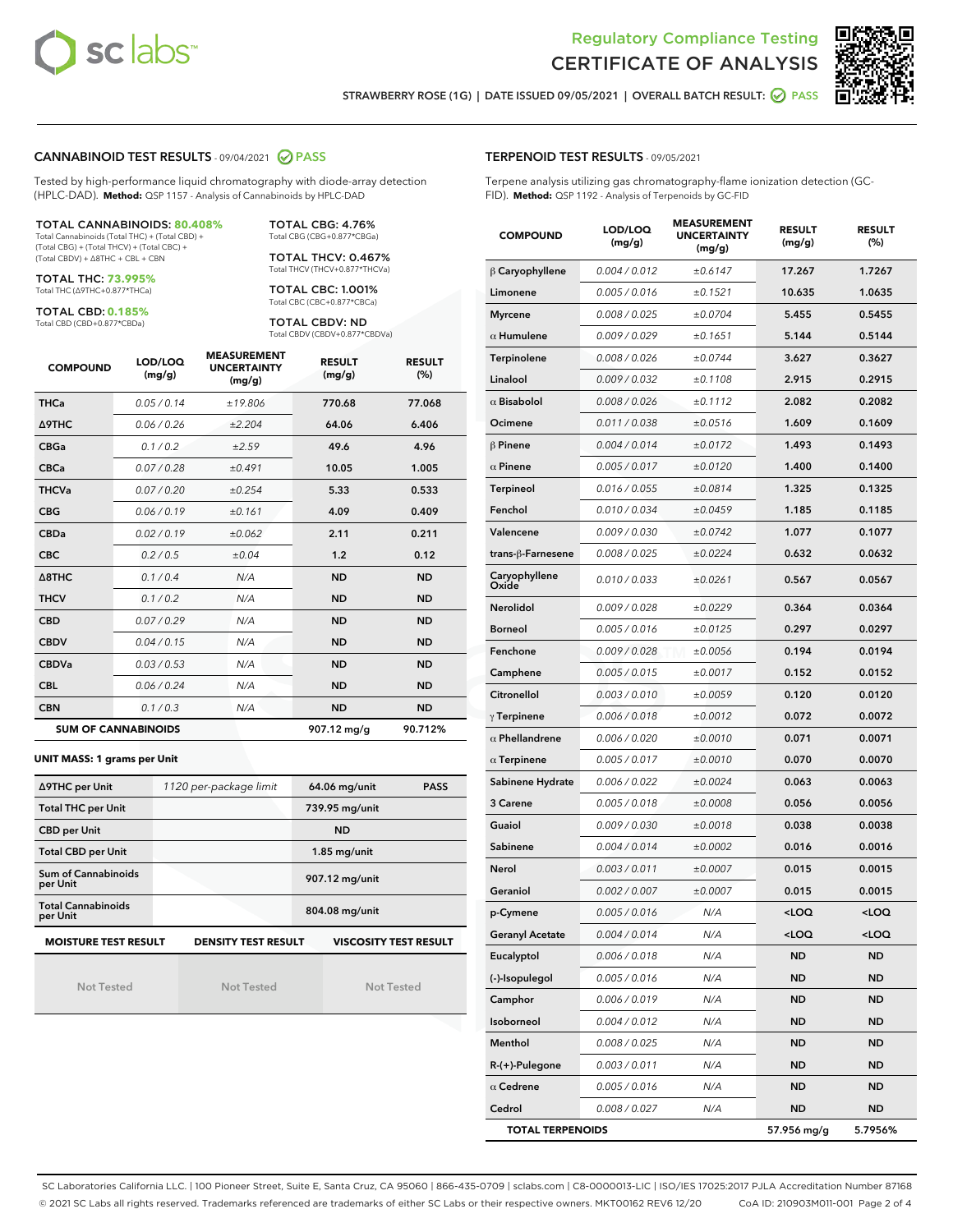



STRAWBERRY ROSE (1G) | DATE ISSUED 09/05/2021 | OVERALL BATCH RESULT: @ PASS

# CATEGORY 1 PESTICIDE TEST RESULTS - 09/05/2021 2 PASS

Pesticide and plant growth regulator analysis utilizing high-performance liquid chromatography-mass spectrometry (HPLC-MS) or gas chromatography-mass spectrometry (GC-MS). \*GC-MS utilized where indicated. **Method:** QSP 1212 - Analysis of Pesticides and Mycotoxins by LC-MS or QSP 1213 - Analysis of Pesticides by GC-MS

| <b>COMPOUND</b>             | LOD/LOQ<br>$(\mu g/g)$ | <b>ACTION</b><br><b>LIMIT</b><br>$(\mu g/g)$ | <b>MEASUREMENT</b><br><b>UNCERTAINTY</b><br>$(\mu g/g)$ | <b>RESULT</b><br>$(\mu g/g)$ | <b>RESULT</b> |
|-----------------------------|------------------------|----------------------------------------------|---------------------------------------------------------|------------------------------|---------------|
| Aldicarb                    | 0.03 / 0.08            | $\ge$ LOD                                    | N/A                                                     | <b>ND</b>                    | <b>PASS</b>   |
| Carbofuran                  | 0.02/0.05              | $>$ LOD                                      | N/A                                                     | <b>ND</b>                    | <b>PASS</b>   |
| Chlordane*                  | 0.03 / 0.08            | $\ge$ LOD                                    | N/A                                                     | <b>ND</b>                    | <b>PASS</b>   |
| Chlorfenapyr*               | 0.03/0.10              | $\ge$ LOD                                    | N/A                                                     | <b>ND</b>                    | <b>PASS</b>   |
| Chlorpyrifos                | 0.02 / 0.06            | $\ge$ LOD                                    | N/A                                                     | <b>ND</b>                    | <b>PASS</b>   |
| Coumaphos                   | 0.02 / 0.07            | $\ge$ LOD                                    | N/A                                                     | <b>ND</b>                    | <b>PASS</b>   |
| Daminozide                  | 0.02/0.07              | $>$ LOD                                      | N/A                                                     | <b>ND</b>                    | <b>PASS</b>   |
| <b>DDVP</b><br>(Dichlorvos) | 0.03/0.09              | $\ge$ LOD                                    | N/A                                                     | <b>ND</b>                    | <b>PASS</b>   |
| Dimethoate                  | 0.03 / 0.08            | $\ge$ LOD                                    | N/A                                                     | <b>ND</b>                    | <b>PASS</b>   |
| Ethoprop(hos)               | 0.03/0.10              | $>$ LOD                                      | N/A                                                     | <b>ND</b>                    | <b>PASS</b>   |
| Etofenprox                  | 0.02 / 0.06            | $\ge$ LOD                                    | N/A                                                     | <b>ND</b>                    | <b>PASS</b>   |
| Fenoxycarb                  | 0.03 / 0.08            | $\ge$ LOD                                    | N/A                                                     | <b>ND</b>                    | <b>PASS</b>   |
| Fipronil                    | 0.03/0.08              | $\ge$ LOD                                    | N/A                                                     | <b>ND</b>                    | <b>PASS</b>   |
| Imazalil                    | 0.02 / 0.06            | $\ge$ LOD                                    | N/A                                                     | <b>ND</b>                    | <b>PASS</b>   |
| <b>Methiocarb</b>           | 0.02 / 0.07            | $\ge$ LOD                                    | N/A                                                     | <b>ND</b>                    | <b>PASS</b>   |
| Methyl<br>parathion         | 0.03/0.10              | $\ge$ LOD                                    | N/A                                                     | <b>ND</b>                    | <b>PASS</b>   |
| <b>Mevinphos</b>            | 0.03/0.09              | $>$ LOD                                      | N/A                                                     | <b>ND</b>                    | <b>PASS</b>   |
| Paclobutrazol               | 0.02 / 0.05            | $\ge$ LOD                                    | N/A                                                     | <b>ND</b>                    | <b>PASS</b>   |
| Propoxur                    | 0.03/0.09              | $\ge$ LOD                                    | N/A                                                     | <b>ND</b>                    | <b>PASS</b>   |
| Spiroxamine                 | 0.03 / 0.08            | $\ge$ LOD                                    | N/A                                                     | <b>ND</b>                    | <b>PASS</b>   |
| Thiacloprid                 | 0.03/0.10              | $\ge$ LOD                                    | N/A                                                     | <b>ND</b>                    | <b>PASS</b>   |

#### CATEGORY 2 PESTICIDE TEST RESULTS - 09/05/2021 @ PASS

| <b>COMPOUND</b>          | LOD/LOO<br>$(\mu g/g)$ | <b>ACTION</b><br>LIMIT<br>$(\mu g/g)$ | <b>MEASUREMENT</b><br><b>UNCERTAINTY</b><br>$(\mu g/g)$ | <b>RESULT</b><br>$(\mu g/g)$ | <b>RESULT</b> |  |
|--------------------------|------------------------|---------------------------------------|---------------------------------------------------------|------------------------------|---------------|--|
| Abamectin                | 0.03/0.10              | 0.1                                   | N/A                                                     | <b>ND</b>                    | <b>PASS</b>   |  |
| Acephate                 | 0.02/0.07              | 0.1                                   | N/A                                                     | <b>ND</b>                    | <b>PASS</b>   |  |
| Acequinocyl              | 0.02/0.07              | 0.1                                   | N/A                                                     | <b>ND</b>                    | <b>PASS</b>   |  |
| Acetamiprid              | 0.02 / 0.05            | 0.1                                   | N/A                                                     | <b>ND</b>                    | <b>PASS</b>   |  |
| Azoxystrobin             | 0.02/0.07              | 0.1                                   | N/A                                                     | <b>ND</b>                    | <b>PASS</b>   |  |
| <b>Bifenazate</b>        | 0.01 / 0.04            | 0.1                                   | N/A                                                     | <b>ND</b>                    | <b>PASS</b>   |  |
| <b>Bifenthrin</b>        | 0.02 / 0.05            | 3                                     | N/A                                                     | <b>ND</b>                    | <b>PASS</b>   |  |
| <b>Boscalid</b>          | 0.03/0.09              | 0.1                                   | N/A                                                     | <b>ND</b>                    | <b>PASS</b>   |  |
| Captan                   | 0.19/0.57              | 0.7                                   | N/A                                                     | <b>ND</b>                    | <b>PASS</b>   |  |
| Carbaryl                 | 0.02/0.06              | 0.5                                   | N/A                                                     | <b>ND</b>                    | <b>PASS</b>   |  |
| Chlorantranilip-<br>role | 0.04/0.12              | 10                                    | N/A                                                     | <b>ND</b>                    | <b>PASS</b>   |  |
| Clofentezine             | 0.03/0.09              | 0.1                                   | N/A                                                     | <b>ND</b>                    | <b>PASS</b>   |  |

|  | <b>CATEGORY 2 PESTICIDE TEST RESULTS</b> - 09/05/2021 continued |  |
|--|-----------------------------------------------------------------|--|
|--|-----------------------------------------------------------------|--|

| <b>COMPOUND</b>               | LOD/LOQ<br>(µg/g) | <b>ACTION</b><br><b>LIMIT</b><br>$(\mu g/g)$ | <b>MEASUREMENT</b><br><b>UNCERTAINTY</b><br>$(\mu g/g)$ | <b>RESULT</b><br>(µg/g) | <b>RESULT</b> |
|-------------------------------|-------------------|----------------------------------------------|---------------------------------------------------------|-------------------------|---------------|
| Cyfluthrin                    | 0.12 / 0.38       | $\overline{c}$                               | N/A                                                     | <b>ND</b>               | <b>PASS</b>   |
| Cypermethrin                  | 0.11 / 0.32       | $\mathbf{1}$                                 | N/A                                                     | <b>ND</b>               | <b>PASS</b>   |
| Diazinon                      | 0.02 / 0.05       | 0.1                                          | N/A                                                     | <b>ND</b>               | <b>PASS</b>   |
| Dimethomorph                  | 0.03 / 0.09       | $\overline{c}$                               | N/A                                                     | <b>ND</b>               | <b>PASS</b>   |
| Etoxazole                     | 0.02 / 0.06       | 0.1                                          | N/A                                                     | ND                      | <b>PASS</b>   |
| Fenhexamid                    | 0.03 / 0.09       | 0.1                                          | N/A                                                     | ND                      | <b>PASS</b>   |
| Fenpyroximate                 | 0.02 / 0.06       | 0.1                                          | N/A                                                     | <b>ND</b>               | <b>PASS</b>   |
| <b>Flonicamid</b>             | 0.03 / 0.10       | 0.1                                          | N/A                                                     | <b>ND</b>               | <b>PASS</b>   |
| Fludioxonil                   | 0.03 / 0.10       | 0.1                                          | N/A                                                     | <b>ND</b>               | <b>PASS</b>   |
| Hexythiazox                   | 0.02 / 0.07       | 0.1                                          | N/A                                                     | ND                      | <b>PASS</b>   |
| Imidacloprid                  | 0.04 / 0.11       | 5                                            | N/A                                                     | <b>ND</b>               | <b>PASS</b>   |
| Kresoxim-methyl               | 0.02 / 0.07       | 0.1                                          | N/A                                                     | ND                      | <b>PASS</b>   |
| <b>Malathion</b>              | 0.03 / 0.09       | 0.5                                          | N/A                                                     | <b>ND</b>               | <b>PASS</b>   |
| Metalaxyl                     | 0.02 / 0.07       | $\overline{2}$                               | N/A                                                     | <b>ND</b>               | <b>PASS</b>   |
| Methomyl                      | 0.03 / 0.10       | $\mathbf{1}$                                 | N/A                                                     | <b>ND</b>               | <b>PASS</b>   |
| Myclobutanil                  | 0.03 / 0.09       | 0.1                                          | N/A                                                     | <b>ND</b>               | <b>PASS</b>   |
| Naled                         | 0.02 / 0.07       | 0.1                                          | N/A                                                     | ND                      | <b>PASS</b>   |
| Oxamyl                        | 0.04 / 0.11       | 0.5                                          | N/A                                                     | ND                      | <b>PASS</b>   |
| Pentachloronitro-<br>benzene* | 0.03 / 0.09       | 0.1                                          | N/A                                                     | <b>ND</b>               | <b>PASS</b>   |
| Permethrin                    | 0.04 / 0.12       | 0.5                                          | N/A                                                     | ND                      | <b>PASS</b>   |
| Phosmet                       | 0.03 / 0.10       | 0.1                                          | N/A                                                     | <b>ND</b>               | <b>PASS</b>   |
| Piperonylbu-<br>toxide        | 0.02 / 0.07       | 3                                            | N/A                                                     | <b>ND</b>               | <b>PASS</b>   |
| Prallethrin                   | 0.03 / 0.08       | 0.1                                          | N/A                                                     | <b>ND</b>               | <b>PASS</b>   |
| Propiconazole                 | 0.02 / 0.07       | 0.1                                          | N/A                                                     | <b>ND</b>               | <b>PASS</b>   |
| Pyrethrins                    | 0.04 / 0.12       | 0.5                                          | N/A                                                     | ND                      | <b>PASS</b>   |
| Pyridaben                     | 0.02 / 0.07       | 0.1                                          | N/A                                                     | ND                      | <b>PASS</b>   |
| Spinetoram                    | 0.02 / 0.07       | 0.1                                          | N/A                                                     | <b>ND</b>               | <b>PASS</b>   |
| Spinosad                      | 0.02 / 0.07       | 0.1                                          | N/A                                                     | ND                      | <b>PASS</b>   |
| Spiromesifen                  | 0.02 / 0.05       | 0.1                                          | N/A                                                     | ND                      | <b>PASS</b>   |
| Spirotetramat                 | 0.02 / 0.06       | 0.1                                          | N/A                                                     | <b>ND</b>               | <b>PASS</b>   |
| Tebuconazole                  | 0.02 / 0.07       | 0.1                                          | N/A                                                     | ND                      | <b>PASS</b>   |
| Thiamethoxam                  | 0.03 / 0.10       | 5                                            | N/A                                                     | <b>ND</b>               | <b>PASS</b>   |
| Trifloxystrobin               | 0.03 / 0.08       | 0.1                                          | N/A                                                     | <b>ND</b>               | <b>PASS</b>   |

SC Laboratories California LLC. | 100 Pioneer Street, Suite E, Santa Cruz, CA 95060 | 866-435-0709 | sclabs.com | C8-0000013-LIC | ISO/IES 17025:2017 PJLA Accreditation Number 87168 © 2021 SC Labs all rights reserved. Trademarks referenced are trademarks of either SC Labs or their respective owners. MKT00162 REV6 12/20 CoA ID: 210903M011-001 Page 3 of 4